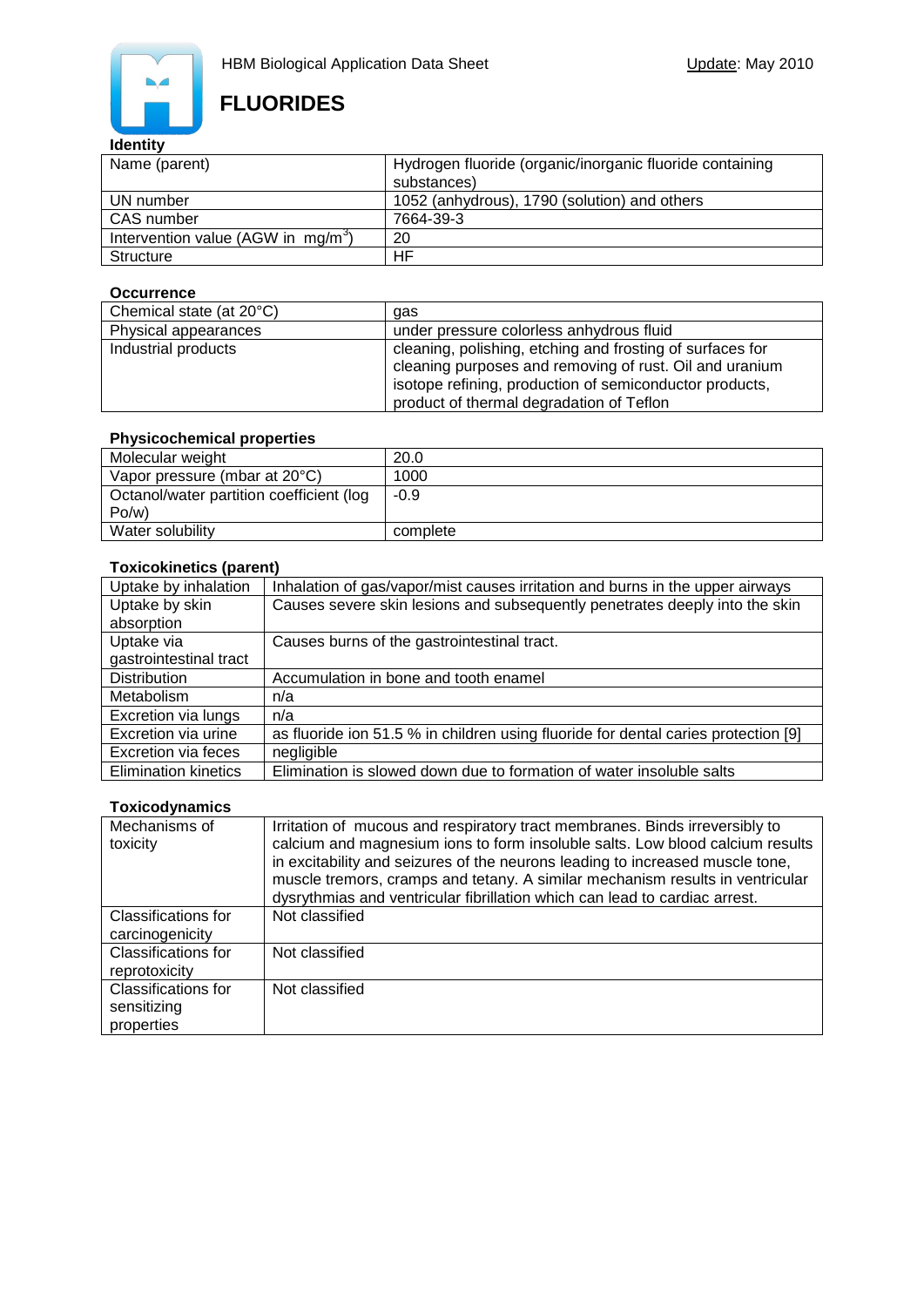

# **FLUORIDES**

#### **Biological monitoring**

| <b>Biomarkers</b>             | Fluoride ion in urine                             | Fluoride in whole blood                            | Fluoride in plasma                           |
|-------------------------------|---------------------------------------------------|----------------------------------------------------|----------------------------------------------|
| Molecular weight              | 19.0                                              | 19.0                                               | 19.0                                         |
| Involved enzymatic            | n/a                                               | n/a                                                | n/a                                          |
| metabolism                    |                                                   |                                                    |                                              |
| <b>Biological material</b>    | urine                                             | blood                                              | blood                                        |
| Type of sample                | spot sample                                       | venous sample                                      | venous sample                                |
| Sampling strategy             | as soon as possible                               | as soon as possible                                | as soon as possible                          |
| <b>Excretion pattern</b>      | In nine workers exposed                           | Following oral                                     | Following oral                               |
|                               | to $AIF_3$ the mean (range)                       | administration of sodium                           | administration of sodium                     |
|                               | half life was 9.0 (6.5-                           | fluoride (NaF) the<br>excretion half-life of       | fluoride (NaF) the<br>excretion half-life of |
|                               | 13.5) h. In two of these<br>workers a second half | fluoride in plasma was                             | fluoride in plasma was                       |
|                               | life of 18 and 15 h was                           | 5.78 h in five volunteers [2]                      | 5.78 h in 5 volunteers [2]                   |
|                               | observed [1]; Following                           | and 3.3-6.9 h in serum,                            | and 3.3-6.9 h in serum,                      |
|                               | oral administration of                            | following occupational                             | following occupational                       |
|                               | sodium fluoride (NaF) in                          | exposure to cryolite                               | exposure to cryolite                         |
|                               | five volunteers the                               | $(Na3AIF6)$ dust [6]                               | $(Na3AIF6)$ dust [6]                         |
|                               | excretion half-life of                            |                                                    |                                              |
|                               | fluoride was 5.11 h [2]                           |                                                    |                                              |
| <b>Materials</b>              | Polypropylene<br>containers                       | Heparinized test tubes                             | Heparinized test tubes                       |
| Transportation                | at ambient temperature                            | $4^{\circ}$ C                                      | 4 °C                                         |
| Storage                       | $-20^{\circ}$ C                                   | $-20^{\circ}$ C                                    | $-20^{\circ}$ C                              |
| <b>Stability</b>              | Not reported                                      | Note reported                                      | Not reported                                 |
| Pretreatment                  | Urine samples were                                | An aliquot of 0.1 mL of the                        | Each serum was mixed                         |
|                               | prepared for                                      | sample was vortexed for                            | with a double volume of                      |
|                               | measurement by diluting                           | 17 min with 0.5 ml of 300                          | diluting solution (0.075                     |
|                               | 10 times with a 0.05 M                            | mM of pentafluorobenzyl                            | mol/L sodium acetate                         |
|                               | solution sodium acetate                           | bromide in acetone with                            | solution, pH 4.97.). The                     |
|                               | at pH 5.30 [4].                                   | 0.2 ml 0.5 M phosphate                             | pH value was adjusted                        |
|                               |                                                   | buffer (pH 6.8) and heated                         | precisely to $5.38 \pm 0.02$                 |
|                               |                                                   | at 80°C for 60 min. After                          | using HCI or NaOH [4].                       |
|                               |                                                   | cooling to room temp, 1.0                          |                                              |
|                               |                                                   | ml of 0.1 mM CB solution                           |                                              |
|                               |                                                   | in n-hexane was added                              |                                              |
|                               |                                                   | and vortexed for 1 min and                         |                                              |
|                               |                                                   | centrifuged for 15 min. A<br>1.0 µl aliquot of the |                                              |
|                               |                                                   | organic phase was                                  |                                              |
|                               |                                                   | injected into the GC-MS                            |                                              |
|                               |                                                   | instrument [3].                                    |                                              |
| Measurement                   | Ion selective (fluoride)                          | <b>GC-MS [3]</b>                                   | Ion selective electrode                      |
| principle                     | electrode; GC-MS [3]                              |                                                    | flow injection analysis                      |
|                               | flow injection analysis [4]                       |                                                    | [4]                                          |
| Aliquot for 1                 | 1 mL                                              | 1 mL                                               | 1mL                                          |
| analysis                      |                                                   |                                                    |                                              |
| Limit of                      | LOD: 500 µg/L [3]                                 | LOD: 500 µg/L [3]                                  | LOD: 3.0 µg/L [4]                            |
| quantification<br>Recommended | LOD: 3.0 µg/L [4]<br>Specific gravity             | n/a                                                | n/a                                          |
| adjustments                   |                                                   |                                                    |                                              |
| Preferred units for           | umol/mol creatinine                               | umol/L                                             | umol/L                                       |
| expression of                 |                                                   |                                                    |                                              |
| results                       |                                                   |                                                    |                                              |
| Conversion factor             | $nmol/L = 62.6 \times \mu g/L$                    | $nmol/L = 62.6 \times \mu g/L$                     | $nmol/L = 62.6 \times \mu g/L$               |
|                               | $µmol/mol$ creatininie =                          | $\mu$ mol/mol creatininie = 5.95                   | $µmol/mol$ creatininie =                     |
|                               | 5.95 x µg/g creatinine                            | x µg/g creatinine                                  | 5.95 x µg/g creatinine                       |

The preparation of the first edition of this document was supported by: National Institute of Public Health and the Environment (RIVM) Bilthoven, The Netherlands